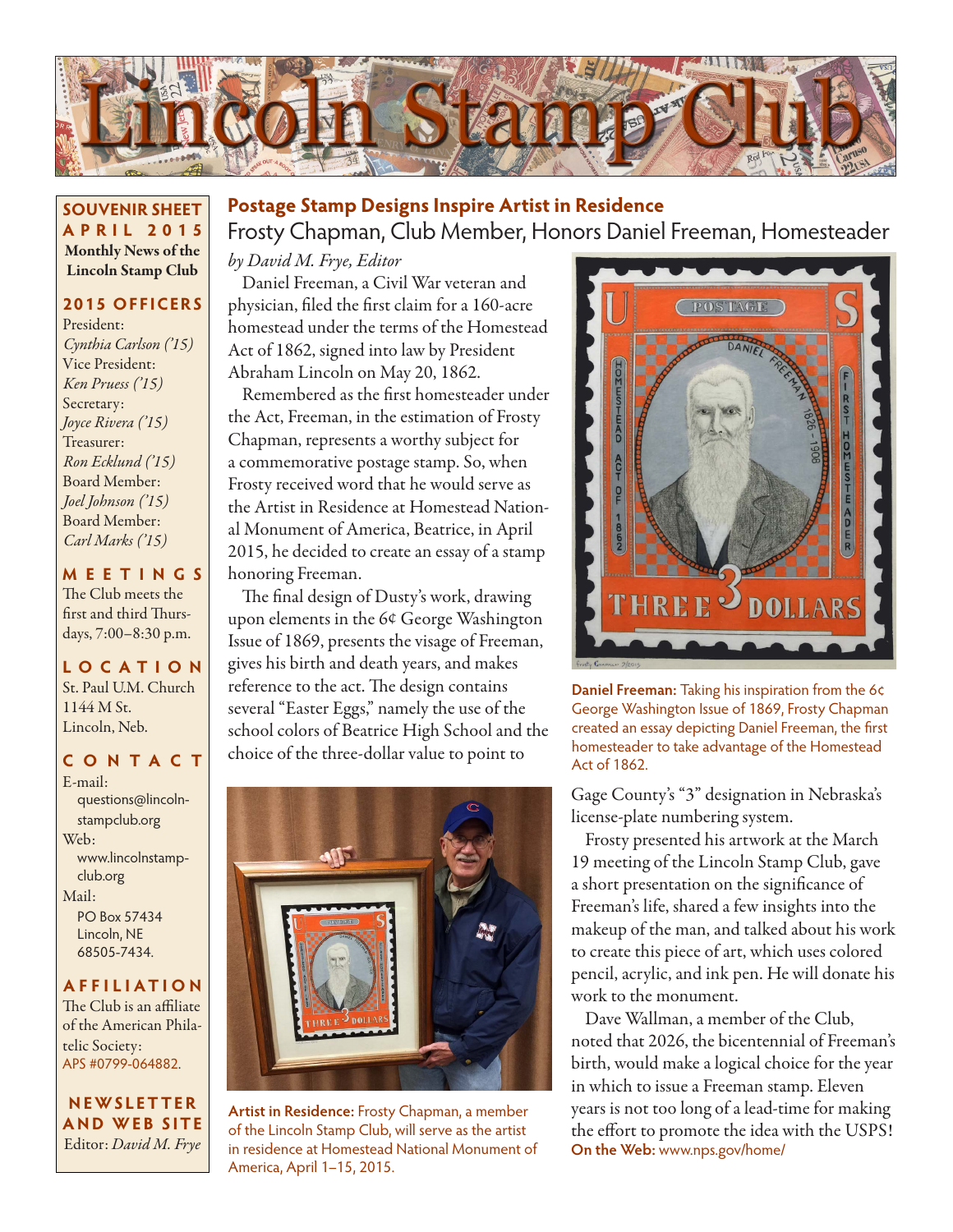### p. 2 • **Souvenir Sheet** • April 2015 • Lincoln Stamp Club

## **Western Postal History**

Bill Johnson will present a program, "Western Postal History," at the May 8 meeting of the Omaha Philatelic Society (OPS). The society's members have extended a special invitation to the members of the Lincoln Stamp Club to gather with them for this special event.

- A member of OPS, Bill Johnson has won numerous APS gold medals for his exhibits. He resides in Kansas. He served on the panel of judges for LINPEX 2014 and has exhibited at LINPFX
- The OPS meetings are held at 7:30 p.m. at: **Pacific Hills Lutheran Church 90th and Pacific Streets (SW corner) Omaha, Nebraska.**  ■ **Web:** www.omahaphilatelicsociety.com

## **Fremont Stamp Auction**

Amber Wesely shared a note about a big stamp auction set for Saturday, May 2, 1 p.m., 5151 Nebraska Road, Fremont. According to the online description, the Heming Estate Stamp Collection auction features "mostly U.S. and Canada but includes many countries. A stamp collector's dream auction. This auction is a stamp collector's and history lover's dream auction." ■ **Web:** www.facne.net

## **April 2015 Exchange**

The Club offers the following items at its monthly exchange. Make payments in cash or in personal checks made out to the Club. Items in black are donations to the Lincoln Stamp Club. Proceeds from the sale of donations benefit the Club's general work. The lots listed in color are not donations; they are a member's lots.

| Lot $#$ | Description                     | Catalogue                  | Minimum | Final | <b>Buyer</b> |
|---------|---------------------------------|----------------------------|---------|-------|--------------|
| 01<br>٠ | Grenada Sc. 700-702 MNH         | \$0.15                     | \$0.05  |       |              |
| 02      | Hungary Sc. 2464-2466 CTO       | \$0.25                     | \$0.10  |       |              |
| 03      | India Sc. 153A CTO              | $\frac{\ }{s-}$            | \$0.10  |       |              |
| 04      | Israel Sc. ? M                  | $\frac{\ }{s-}$            | \$4.00  |       |              |
| 05      | Jamaica Sc. 299-300 U           | \$0.15                     | \$0.10  |       |              |
| 06      | Liberia Sc. 842-847 M           | \$2.00                     | \$1.00  |       |              |
| 07      | Mali Sc. 250-253 CTO            | \$0.25                     | \$0.10  |       |              |
| 08      | Mauritania Sc. 480-482 M        | \$0.60                     | \$0.30  |       |              |
| 09      | Mongolia Sc. 2053-2057 CTO      | \$0.50                     | \$0.25  |       |              |
| 10      | New Guinea SC. 261 U            | \$0.15                     | \$0.05  |       |              |
| 11      | Norfolk Island Sc. 172-173 MNH  | \$0.32                     | \$0.25  |       |              |
| 12      | Norfolk Island Sc. 229–230      | \$0.75                     | \$0.40  |       |              |
| 13<br>٠ | Palestine Sc. 18a, 19a, 20 U    | \$3.00                     | \$1.00  |       |              |
| 14      | Philippines Sc. 1393-1397 CTO   | \$0.85                     | \$0.35  |       |              |
| 15      | Romania Sc. 3857 MNH            | \$4.00                     | \$2.00  |       |              |
| 16      | Southern Rhodesia Sc. 74-76 MNH | \$0.30                     | \$0.15  |       |              |
| 17      | St. Kitts and Nevis Sc. 154 U   | \$0.25                     | \$0.10  |       |              |
| 18      | St. Thomas Sc. 534-539 CTO      | \$1.50                     | \$0.70  |       |              |
| 19      | St. Vincent Sc. 1121-1125 M     | \$1.75                     | \$0.50  |       |              |
| 20      | Togo Sc. 887-901 CTO            | \$1.20                     | \$0.50  |       |              |
| 21      | Tunisia Sc. 865 MNH             | \$0.80                     | \$0.40  |       |              |
| 22      | United Nations Sc. 258-259 M    | \$0.80                     | \$0.40  |       |              |
| 23      | U.S. Sc. 397 MNH                | \$35.00                    | \$6.50  |       |              |
| 24      | U.S. Sc. 563 MNH                | \$4.25                     | \$2.00  |       |              |
| 25      | U.S. Sc. 926 MNH                | \$0.50                     | \$0.15  |       |              |
| 26      | U.S. Sc. 1061 MNH               | \$0.80                     | \$0.20  |       |              |
| 27      | U.S. Sc. 1064 MNH               | \$0.40                     | \$0.10  |       |              |
| 28      | U.S. Sc. 1097 U                 | \$2.00                     | \$0.50  |       |              |
| 29      | U.S. Sc. 1149-1150, 1158 MNH    | \$1.95                     | \$0.50  |       |              |
| 30      | U.S. Sc. 1505-1506 MNH          | \$1.15                     | \$0.50  |       |              |
| $-31$   | U.S. Sc. 1525–1552 MNH          | \$18.50                    | \$5.50  |       |              |
| $-32$   | U.S. Sc. 1623d MNH              | \$2.50                     | \$1.00  |       |              |
| $-33$   | U.S. Sc. 2951-2954 MNH          | \$5.50                     | \$1.25  |       |              |
| $-34$   | U.S. Sc. 3119 MNH               | \$3.50                     | \$1.00  |       |              |
| 35      | U.S. Sc. RW21 U                 | \$11.50                    | \$3.00  |       |              |
| 36      | <b>U.S. Sc. RW25 U</b>          | \$11.50                    | \$3.00  |       |              |
| 37      | <b>U.S. Sc. RW26 U</b>          | \$11.50                    | \$3.00  |       |              |
| 38      | <b>U.S. Sc. RW29 M</b>          | \$130.00                   | \$30.00 |       |              |
| 39      | <b>U.S. Sc. RW30 U</b>          | \$11.50                    | \$3.00  |       |              |
| $-40$   | <b>U.S. Sc. RW31 U</b>          | \$11.50                    | \$3.00  |       |              |
| 41      | U.S. Sc. RW32 U                 | \$11.50                    | \$3.00  |       |              |
| 42      | U.S. Sc. J71 U                  | \$2.50                     | \$1.00  |       |              |
| $-43$   | U.S. Sc. J86 U                  | \$2.00                     | \$0.50  |       |              |
| $-44$   | U.S. Sc. E17 MNH                | \$1.30                     | \$0.50  |       |              |
| 45      | U.S. Mich. License w/ stamp U   | $\frac{\text{S}}{\text{}}$ | \$0.50  |       |              |
| $-46$   | Upper Volta Sc. 301-304 CTO     | \$0.45                     | \$0.20  |       |              |
| $-47$   | Zaire Sc. 974-981 CTO           | \$3.92                     | \$1.20  |       |              |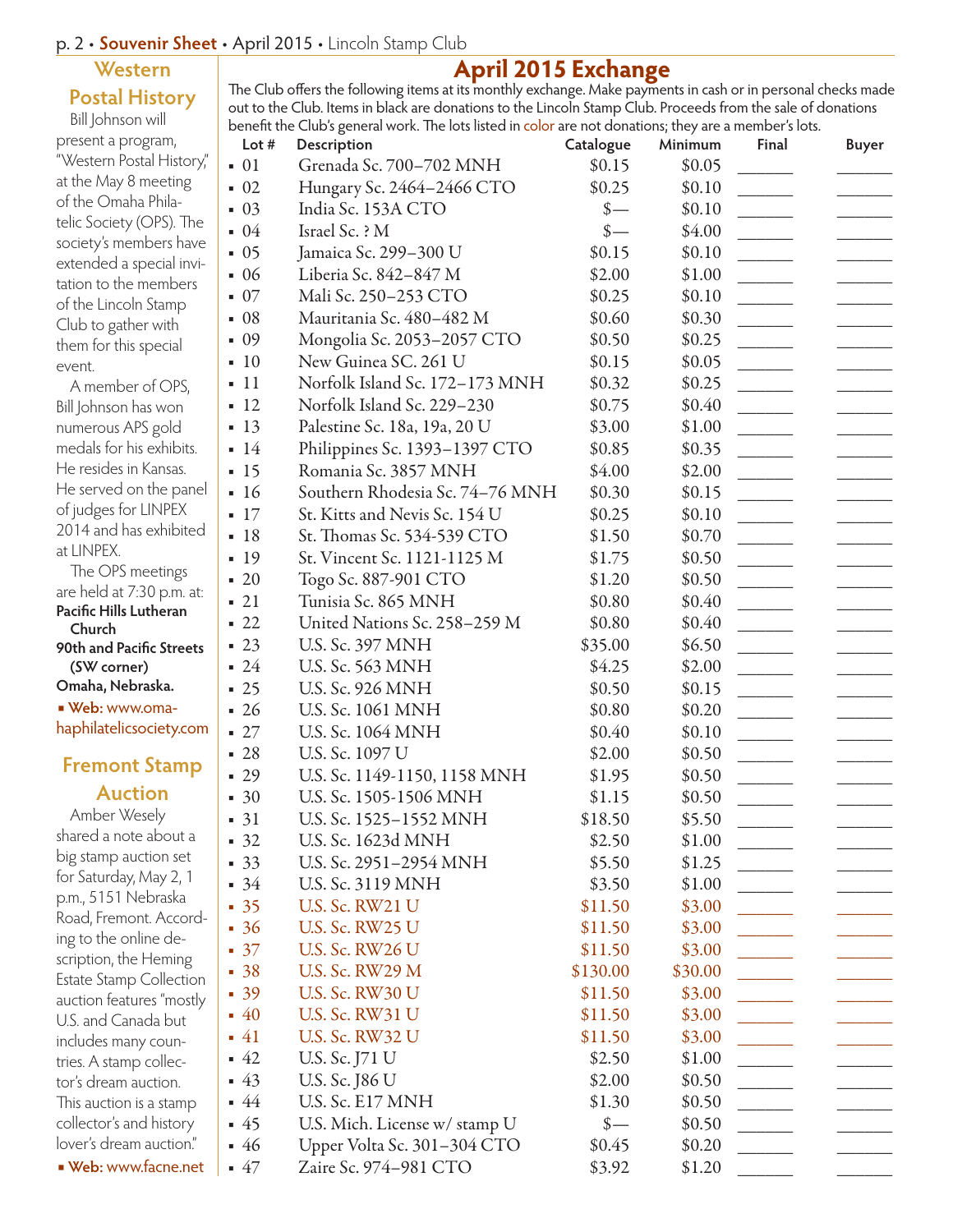**LINPEX Show Attracts Collectors**

The Club's annual show, Feb. 28 and March 1, brought collectors young and old, both novice and seasoned, to a two-day event filled with time spent digging for treasures at the Beginners' Table, searching through dealers' stocks, talking about stamps with friends, and viewing sixteen single-frame exhibits. Members enjoyed the annual Hardstuff Dinner on Saturday evening.

## **2015 LINPEX PALMARES**

Grand and Gold

*London Experimental Fancy Geometric Postmarks*, Kathryn Johnson

## Gold

*Making America's Favorite Dessert: The Apple Pie*, Elizabeth Hisey *Spoiled by War: The Games of the XIIth Olympiad*, Andrew Urushima

### Vermeil

*The Geologic History of Yellowstone Park*, Kent Wilson American Association of Philatelic Exhibitors Award of Honor *The Rimet World Cup of Soccer—1930, 1934, 1938*,

Richard Woodward *1½¢ Rate Usages of the United States Full Face Harding Stamp of 1930*, Stephen L. Suffet *Solo Usages of Canada's One Cent Small Queen: 1870– 1897*, Allison Cusick *PFC Johnnie R. Jayroe, American Prisoner of War in Korea*, Carl G. Marks

### Silver

*"I want a date, but I'm fussy"*, Jerry Jensen *15 Minutes of Fame—Arthur Banta and the San Francisco– Fresno Bicycle Mail*, Bruce Pesch *Padre Félix Varela: Priest, Philosopher, Publisher, Advocate*, David M. Frye Women Exhibitors Sterling Achievement Award

### Silver-Bronze

*Dental Hygiene—The Preventive Dental Profession: Celebrating Its Growth in 100 Years*, Cynthia Carlson *Coast Guard Invades Antarctica*, John Young *Carpatho-Ukraine: Nation for a Day*, Robert J. Fisher *Marc Chagall's Stained Glass Windows on Stamps*, Mel Coe

Bronze *Clever US,* Thomas & Laura Tomaszek Lincoln Stamp Club • April 2015 • **Souvenir Sheet** • p. 3

# **Postal Matters in the Arts "Still Life," a Poem by Carl Sandburg**

- **Poem:** Appeared in "Cornhuskers," H.H. Holt and Company, 1918.
- **Stamp:** Carl Sandburg, 1878–1967, was honored with a commemorative stamp issued on January 6, 1978, in Galesburg, Illinois, his birthplace.



Cool your heels on the rail of an observation car.

Let the engineer open her up for ninety miles an hour.

- Take in the prairie right and left, rolling land and new hay crops, swaths of new hay laid in the sun.
- A gray village flecks by and the horses hitched in front of the post-office never blink an eye.
- A barnyard and fifteen Holstein cows, dabs of white on a black wall map, never blink an eye.
- A signalman in a tower, the outpost of Kansas City, keeps his place at a window with the serenity of a bronze statue on a dark night when lovers pass whispering.

# Regional Stamp Shows: Coming Soon

**Woodsons Stamp Show Saturday, April 11, 2015 9:00 a.m.–4:00 p.m.** Westside Conference Center Westside Room 3534 S. 108th St. Omaha, Nebraska

> **Iowa City Postcard, Stamp & Collectibles Show Saturday–Sunday, April 11–12, 2015 Saturday, 9:00 a.m.–5:00 p.m. Sunday, 10:00 a.m.–3:00 p.m.** 4261 Oak Crest Hill Rd. SE Iowa City, Iowa 15 Dealers • Free Parking • Free Admission

**West Omaha Stamp Show Saturday–Sunday, June 27–28, 2015 Saturday, 9:00 a.m.–5:00 p.m. Sunday, 9:00 a.m.–4:00 p.m.** Comfort Inn & Suites 7007 Grover St. Omaha, Nebraska